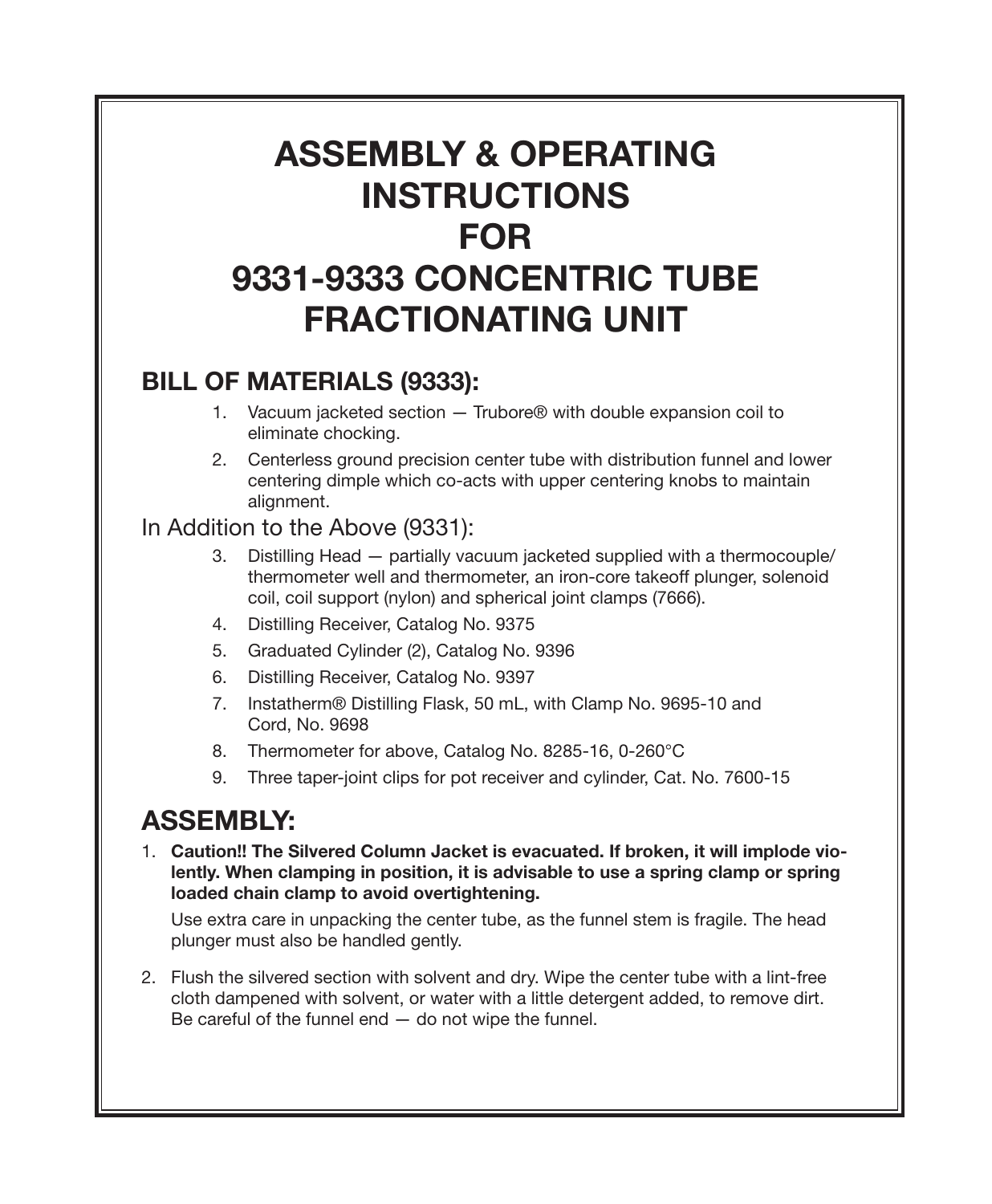When dried, place the jacket at an angle of about 30° to the horizontal and insert the 3. dry center tube gently, holding it well below the funnel (dimpled end goes in first) and adjusting the angle so that the center tube barely slides in. Do not release the Center Tube if you can feel much its weight with two fingers grasping it. Slide the Center Tube in and tap the Column gently to be sure that the dimple is firmly seated on the internal stem before bringing the Column to a full upright position. When the Center Tube is in the proper position, the top of the funnel will be approximately in the center of the upper bulb and the position of the dimple will be visible through the viewing stripe with the aid of a strong light (this is not already reliable).

#### Note! Do not assemble the parts when wet. Surface tension tends to hold the parts together and the tube will not slide in smoothly.

- Clamp the Column in position and gently insert the head joint to be sure its drip tip 4. does not touch the funnel. If this occurs, re-seat the Center Tube in the Column and try again. If the situation persists, return your Column to ACE for replacement or have us send another Center Tube. Center Tubes are no exactly interchangeable because the drip tip should be in close proximity to the funnel. The Columns are assembled and tested in our lab for proper operation prior to shipping.
- 5. Assuming the Head fits properly, align the Column vertically with a plumb bob which can be made from a string and weight. The column MUST be plumb for efficient operation. If it is not plumb, channeling will occur because of the influence of gravity.
- 6. Assemble the Head. First attach the bypass tube by means of the spherical joint clamps. Then insert the Plunger after cleaning the ball and dipping the ball in solvent allowing some to adhere. When the ball seats, twist it gently to see if you feel any grit in the joint; it should turn smoothly. If dirt is present, flush it out with solvent and gentle agitation of the plunger. Be careful when manipulating the plunger so that you do not break the upper drip tip that is positioned so that returning liquid will bridge over to the plunger.

Place the Head on the Column and then prepare the Coil Assembly. Tighten the split ring coil support over the Plunger Cap so that is snug enough to support the coil but still movable. Place the Cap Assembly over the Plunger, lightly greasing the joint. Place the Coil in position resting on the support and move the support so that the top of the Plunger can be just seen. Then plug the Coil into 120V source while adjusting the Coil support so the coil force just lifts the Plunger (not more than 1 mm). Unplug the coil wire. The Coil is made for a 75% duty cycle without overheating. It should never be left activated. Plug the Coil into a repeat cycle timer, the OFF-ON ratio of which will determine the reflux ratio in operation. The reflux ratio is thus fixed on a time basis and is independent of throughput rate. The Coil can be adjusted so that the Plunger will split drops in short "ON" times.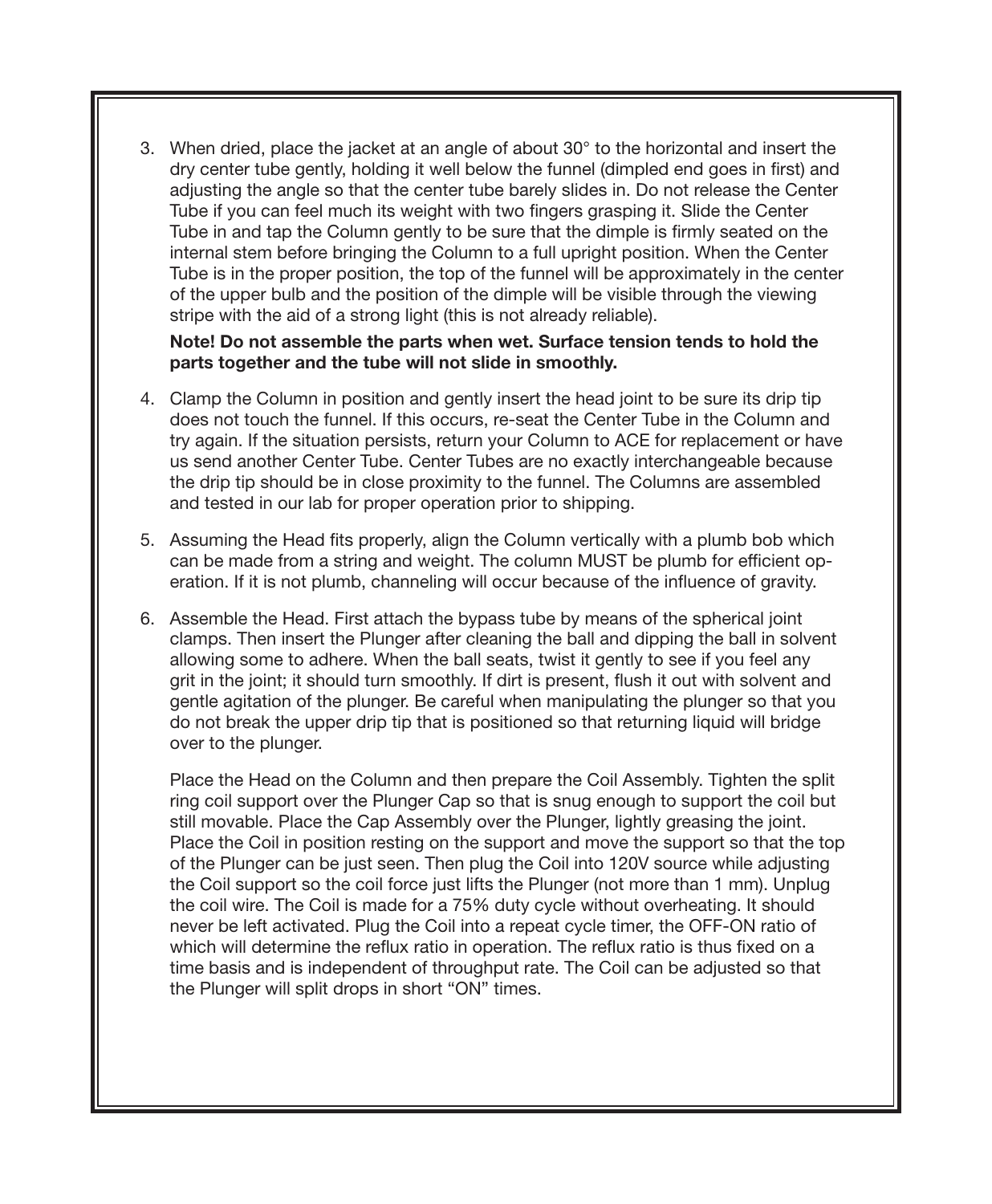- 7. Support the Receiver when attaching it to the Head. A spring clamp is best used here so that the column is not forced out of line. Bring it up to rest under the side arm. Use one of the spring clips to secure the joint, placing the open ends under the ridge of the female member.
- The Cylinder is attached to the Receiver and secured by a clip only. For non-vacuum 8. operation, a slight twist will "lock" an ungreased joint; untwisting will release it. Use the second clip as a safety measure.
- When ready, attach the Instatherm Flask to bottom of Column. Use glycerine in the 9. thermowell to provide thermal conductivity.

### Operation:

1. After assembly, check the operation of the Unit by distilling a few mL of Xylene or other material boiling in the range of 130º–150ºC, This will give an indication of the heat loss from the Column and that the reflux is returning properly.

With Xylene refluxing, practically no heat should be felt emanating from the center of the jacket. The top and bottom will be uncomfortably warm at the shoulder and slightly warm one inch from it.

At about 180ºC, radiation losses from all vacuum jackets make it necessary to provide additional heat or insulation, particularly at the top.

Even though the Column is sealed into the jacket, using a lathe, the inner tube is not necessarily exactly parallel with the outer jacket and slight corrections in posture may be required by moving one clamp to obtain uniform concentricity of the reflux.

- 2. It is understood that the operator will lubricate the joints. In order to minimize washout, it is good practice to grease only the outer portion of the joint. Additionally, special lubricants are available which are insoluble in hydrocarbons. If Teflon sleeves are used, trim to size with a razor blade after applying.
- Calibrate the drip tips so that reflux rates can be determined. Most efficient operation 3. is obtained with boil-up rates between 20 and 130 mL/min.

This is easily accomplished by removing the Plunger Cap and introducing a measured volume, drop by drop, onto the Plunger counting the drops from each tip, after wetting the Column and allowing it to drain until drops stop.

4. Do not operate the Column in a drafty location. The small volumes and heat inputs are significantly affected by low velocity air flow. In this regard, it should be noted that Instatherm response is more rapid than that of the temperature sensors. Use change in reflux rates as the sensitive indicator.